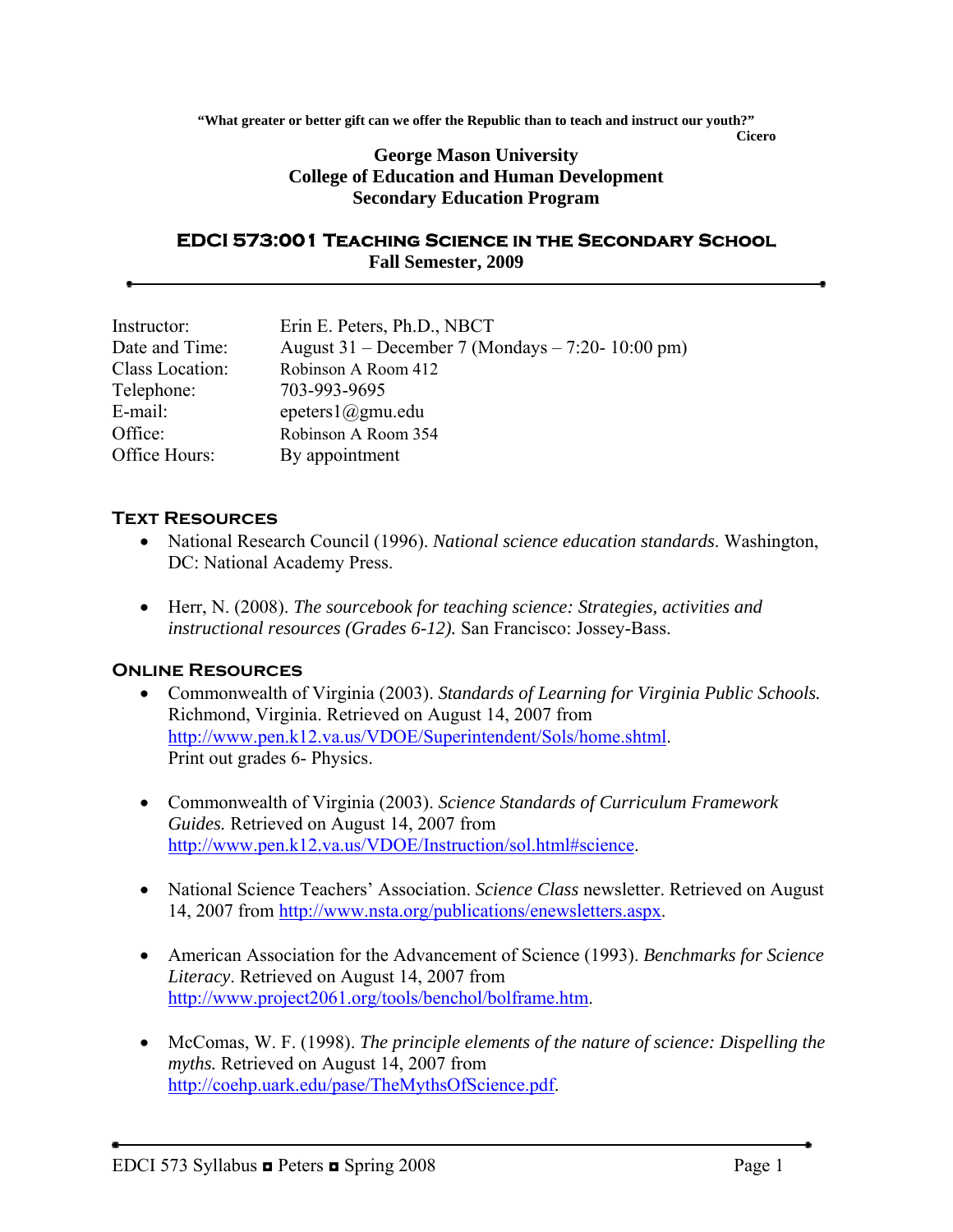- Peters, E. E. (2006). *Why is teaching the nature of science so important?* Retrieved on August 14, 2007 from [http://www.vast.org/content/File/v1n1/linkedwhole.pdf.](http://www.vast.org/content/File/v1n1/linkedwhole.pdf)
- American Chemical Society (2007). *Educators & Students page.* Retrieved on August 14, 2007 from<http://www.chemistry.org/portal/a/c/s/1/educatorsandstudents.html>.
- American Chemical Society (2003). *Safety in Academic Chemistry Laboratories Accident Prevention for Faculty and Administrators*. (800 227-5558) Free single copies or online: [http://membership.acs.org/c/ccs/pubs/sacl\\_faculty.pdf](http://membership.acs.org/c/ccs/pubs/sacl_faculty.pdf)
- U.S. Government Printing Office (2007). *Code of Federal Regulations.* Retrieved on August 14, 2007 from [http://www.gpoaccess.gov/cfr/index.html.](http://www.gpoaccess.gov/cfr/index.html)
- U.S. Department of Labor (2007). *Occupational Health and Safety Administration.*  Retrieved on August 14, 2007 from [http://www.osha.gov/.](http://www.osha.gov/)
- American National Standards Institute (2007). *American National Standards Institute Homepage.* Retrieved on August 14, 2007 from [http://www.ansi.org/.](http://www.ansi.org/)
- Maryland Public Schools (2007). *Legal Aspects of Laboratory Safety.* Retrieved on August 14, 2007 from [http://mdk12.org/instruction/curriculum/science/safety/legal.html.](http://mdk12.org/instruction/curriculum/science/safety/legal.html)

Other articles/handouts will be distributed in class or posted on-line at the course website. (Your GMU email address is required for communication with the course instructor and for using Blackboard!)

# **Course Description**

EDCI 573 is the first course in a two-part sequence of science methods courses for pre-service and provisionally licensed science teachers. The course is designed to build fundamental knowledge of science teaching and learning including standards-based curriculum design and research-based teaching strategies. The course focuses on developing inquiry-based lessons for students to investigate science and assessing student understanding of science and the nature of science. The teachers will plan lessons for students to learn science, implement lessons in a high school classroom, observe students learning, and evaluate their teaching and student outcomes. Field experience is a required part of this course.

# **Goals**

The pre-service and provisionally licensed teacher will:

- Build a repertoire of science teaching and assessment strategies by reading, writing, observing, participating in, and reflecting on the teaching and learning of science;
- Develop strategies to help students become scientifically literate, think critically and creatively, understand the nature of science, and see the importance of science as a way of knowing;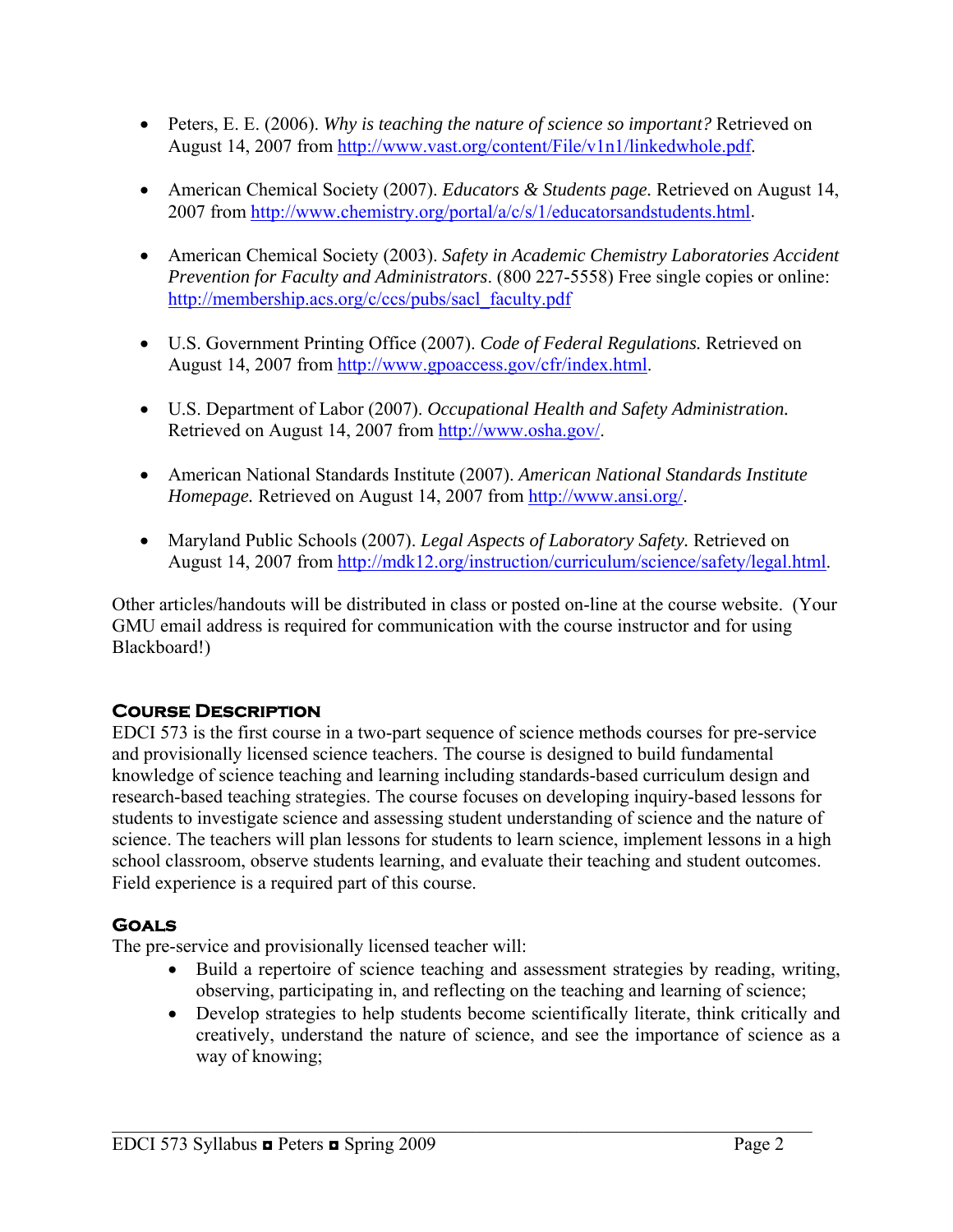- Plan standards-based (local, state, and national) units of science study including daily lesson plans for students that reflect research in effective science teaching and learning;
- Construct cohesive science units that include science lessons and hands-on experiences that address the needs of a variety of student populations including English language learner, special needs students, and gifted and talented students;
- Learn about science laboratory safety and plan teaching activities that highlight safety;
- Work collaboratively with peers to teach and discuss science and science teaching.
- Incorporate environmental sustainability into teaching paradigms and into daily life.

#### **Relationship to Program Goals and Professional Organizations**

EDCI 573 is the first course in a two-course sequence of science methods courses for students seeking a secondary school teaching license in earth science, biology, chemistry, or physics. The course builds on students' knowledge of their subject matter. The course focuses on the teaching of science as called for by the state and national science standards and as outlined by the National Council for Accreditation of Teacher Education (NCATE), the National Science Teachers Association (NSTA), and the Interstate New Teacher Assessment and Support Consortium (INTASC). EDCI 573 builds a repertoire of science teaching and assessment strategies to facilitate student learning.

### **Nature of Course Delivery**

 A variety of teaching strategies will be used to explore the themes of the day. All students will continuously analyze and evaluate teaching strategies, as well as science content, processes, and ways of knowing in science. Please dress for hands-on (occasionally messy) problem solving activities that will require mental and physical activity.

#### **Sustainability at GMU**

 George Mason University is focusing on making our community "greener" and reducing the impact on the environment. This course will contribute to this effort in the following ways. I hope that you will create other ways to contribute to contribute to this effort.

- Handouts will be available electronically through the Blackboard platform
- You should consider reducing waste in your teaching practice (ex: unnecessary paper) and in developing your unit plan
- Incorporate teaching sustainability in the content of your lesson plans (for example, human's role in reducing their impact on the environment.) Think about what the next generation needs to know about "greening".
- Bring your own plate and reusable cup for snacks during break.

## **College Expectations and University honor Code**

The Graduate School of Education (GSE) expects that all students abide by the following:

Students are expected to exhibit professional behavior and dispositions. See gse.gmu.edu for a listing of these dispositions.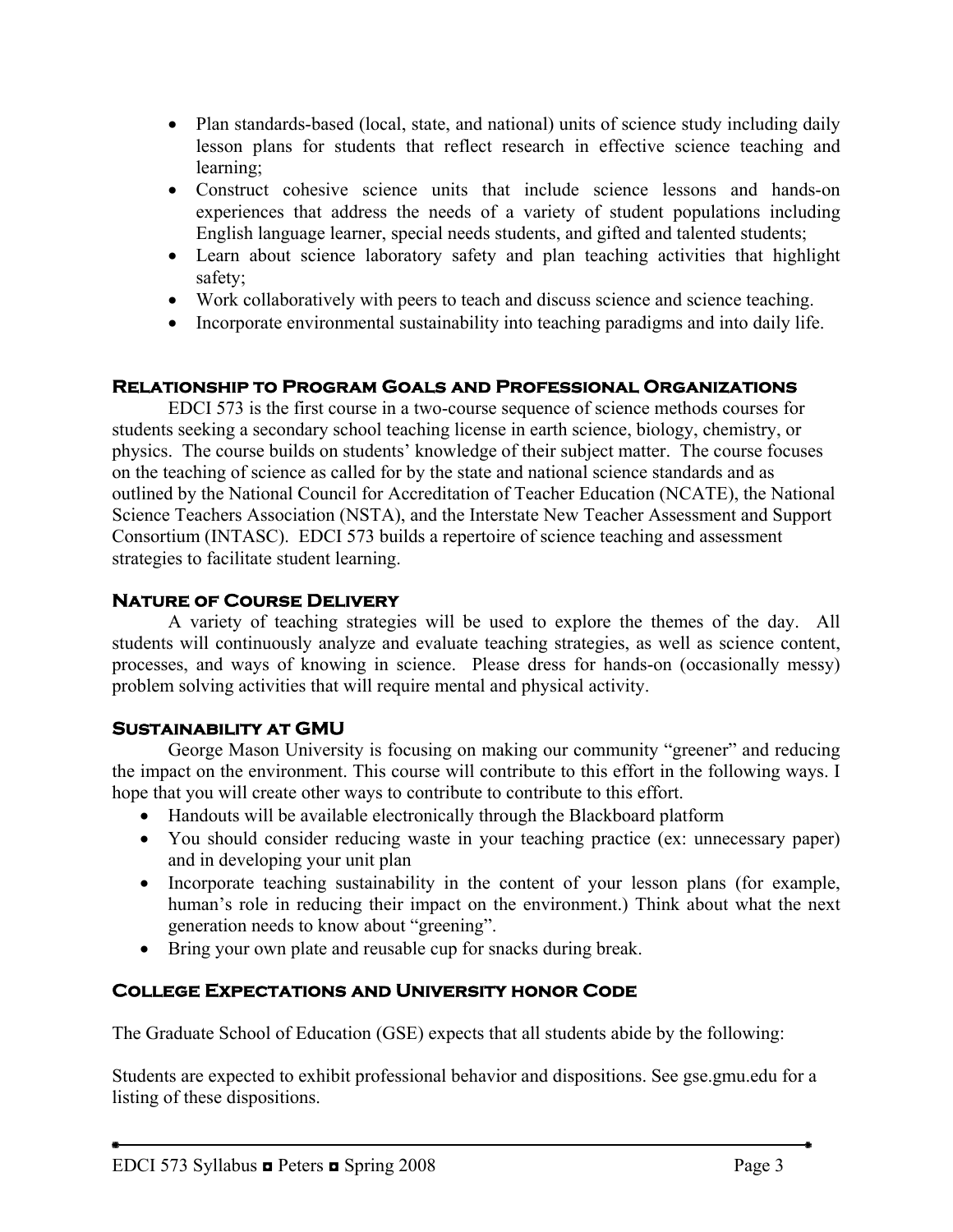Students must follow the guidelines of the University Honor Code. See [http://www.gmu.edu/catalog/apolicies/#TOC\\_H12](http://www.gmu.edu/catalog/apolicies/#TOC_H12) for the full honor code.

Students must agree to abide by the university policy for Responsible Use of Computing. See [http://mail.gmu.edu](http://mail.gmu.edu/) and click on Responsible Use of Computing at the bottom of the screen.

Students with disabilities who seek accommodations in a course must be registered with the GMU Disability Resource Center (DRC) and inform the instructor, in writing, at the beginning of the semester. See [www.gmu.edu/student/drc](http://www.gmu.edu/student/drc) or call 703-993-2474 to access the DRC.

## **Grading**

 Since this is a graduate level course, high quality work is expected on all assignments and in class. Attendance at all classes for the entire class is a course expectation. All assignments are graded. Each graded assignment will be assessed using a scoring rubric which will be handed out before the assignment is due. Approximately half the rubrics will be based on fulfilling the specified criteria for the project and half the rubric will be based on the quality of work. All assignments are due at the beginning of class on the day they are due. Graded assignments that are late will automatically receive a ten percent grade reduction (one full letter grade lower).

| <b>Assignments</b>                       | <b>Points</b> |
|------------------------------------------|---------------|
| Unit Plan                                | 250           |
| Microteaching                            | 150           |
| <b>Planning Project</b>                  | 100           |
| <b>Safety Assignment</b>                 | 50            |
| <b>Underrepresented Scientist Report</b> | 50            |
| Clinical Interview                       | 150           |
| Field Experience                         | 200           |
| <b>Class Participation</b>               | 50            |
|                                          |               |

## **Policy on Incompletes**

If circumstances warrant, a written request for an incomplete must be provided to the instructor for approval prior to the course final examination date. Requests are accepted at the instructor's discretion, provided your reasons are justified and that a *major* percentage of your work has already been completed. Your written request should be regarded as a contract between you and the instructor and must specify the date for completion of work. This date must be at least two weeks prior to the university deadline for changing incompletes to letter grades.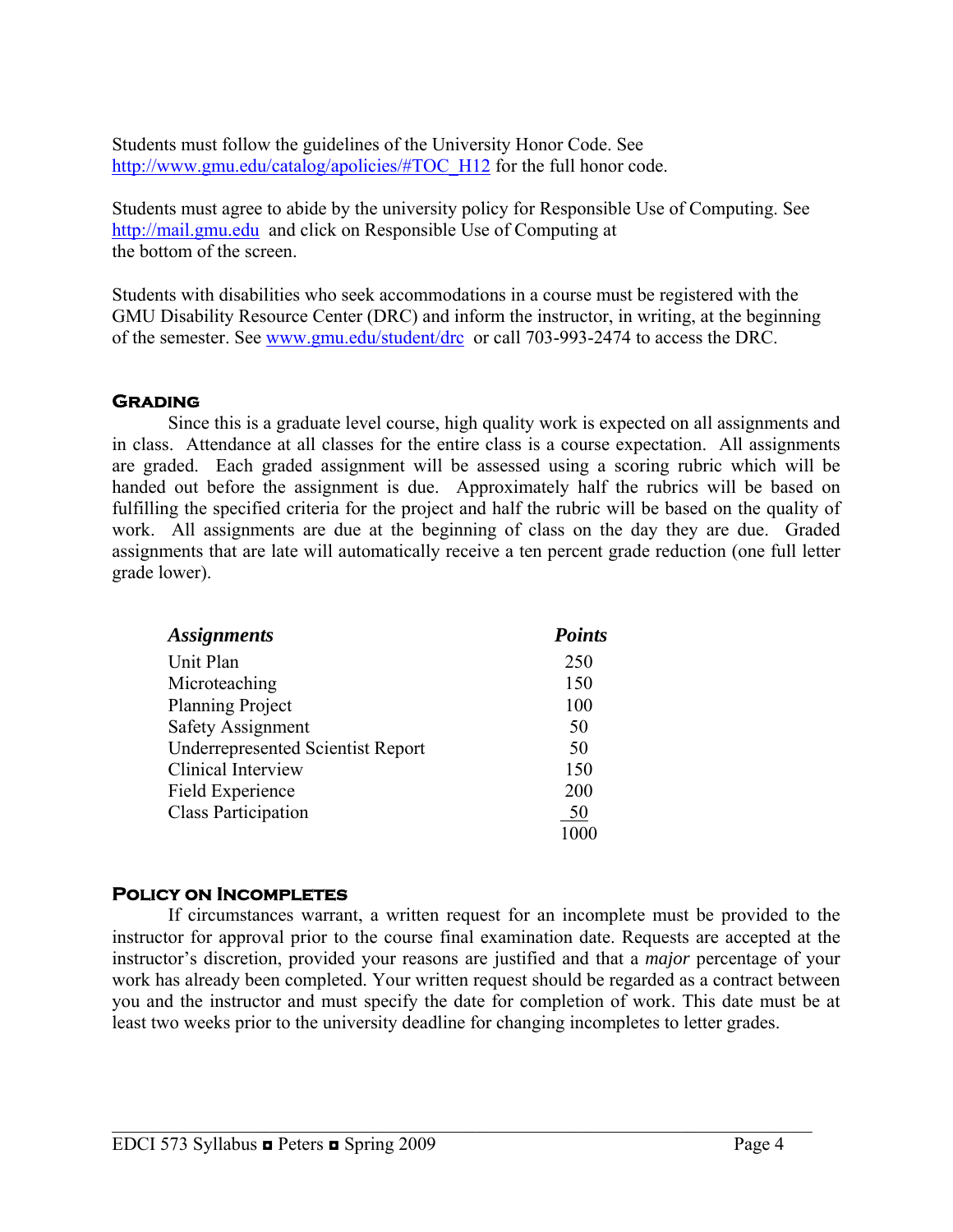# **Grading Scale**

 $A = 93-100\%$  $A = 90-92%$  $B+= 88-89\%$  $B = 80-87\%$  $C = 70-79\%$  $F =$ Below 70%

### **Assignments**

 Science education research shows that frequent assessment of small amounts of material is most effective for learning science. Therefore, in this class formal and informal assessment will be continuously provided on assignments and class activities. Assessment is used as a tool for information that informs both learning and teaching, so this two-way communication loop is necessary for optimal learning.

 Some assignments ask for two copies to be submitted. One copy will be placed in the class collection for use by future students. If you choose, you may delete or otherwise conceal your name on the second copy of submitted assignments.

 All written assignments are to be word-processed. Please use standard 12 point font (don't use "Chiller" or other poster font) and make your margins 1" on each side. All assignments should be double spaced and in APA format (check apa.org for more details). Make each project something that you will actually use in teaching.

#### 1. The Unit Plan

The unit plan is one of the gateways for the Secondary Education Program. **You will need to successfully complete this project in order to continue in the GMU degree program.** Your curriculum unit plan will reflect your ability to incorporate practical and theoretical aspects of teaching ranging from pedagogical methods to technology, inquiry, safety, the nature of science, and assessment. The assignment will also assist you in considering the various logistical and management problems that must be overcome in order for the greatest amount of learning to take place in finite amounts of time. This should be a product that you will teach someday!

These learning events/lessons must be connected and integrated, connecting each lesson to the next at the grade level of your choice. **The unit plan is at least 4 weeks (20 hours, ~10 lessons w/ block scheduling).** *You may share ideas, materials, and resources with your classmates, but you must write your own lessons for your unit.* Safety considerations, pedagogical approach, nature of science, soundness of activities, inclusion of technology(ies) and "connectivity" are a must. You should have the students engaged in hands-on science at least half of the time. Though you will outline a four-week unit plan, you will only fully develop two weeks (10 hours) of daily lesson plans with all support materials. You are to find, adapt, and/or create the activities done by the students. Within your unit you will place developmental prompts based on the nature of science (provided to you) to enhance your students' knowledge of science as a way of knowing. Your unit should be developed in sufficient detail (including student and teacher support materials) that you or a substitute teacher could use it to teach from. All unit plans will include: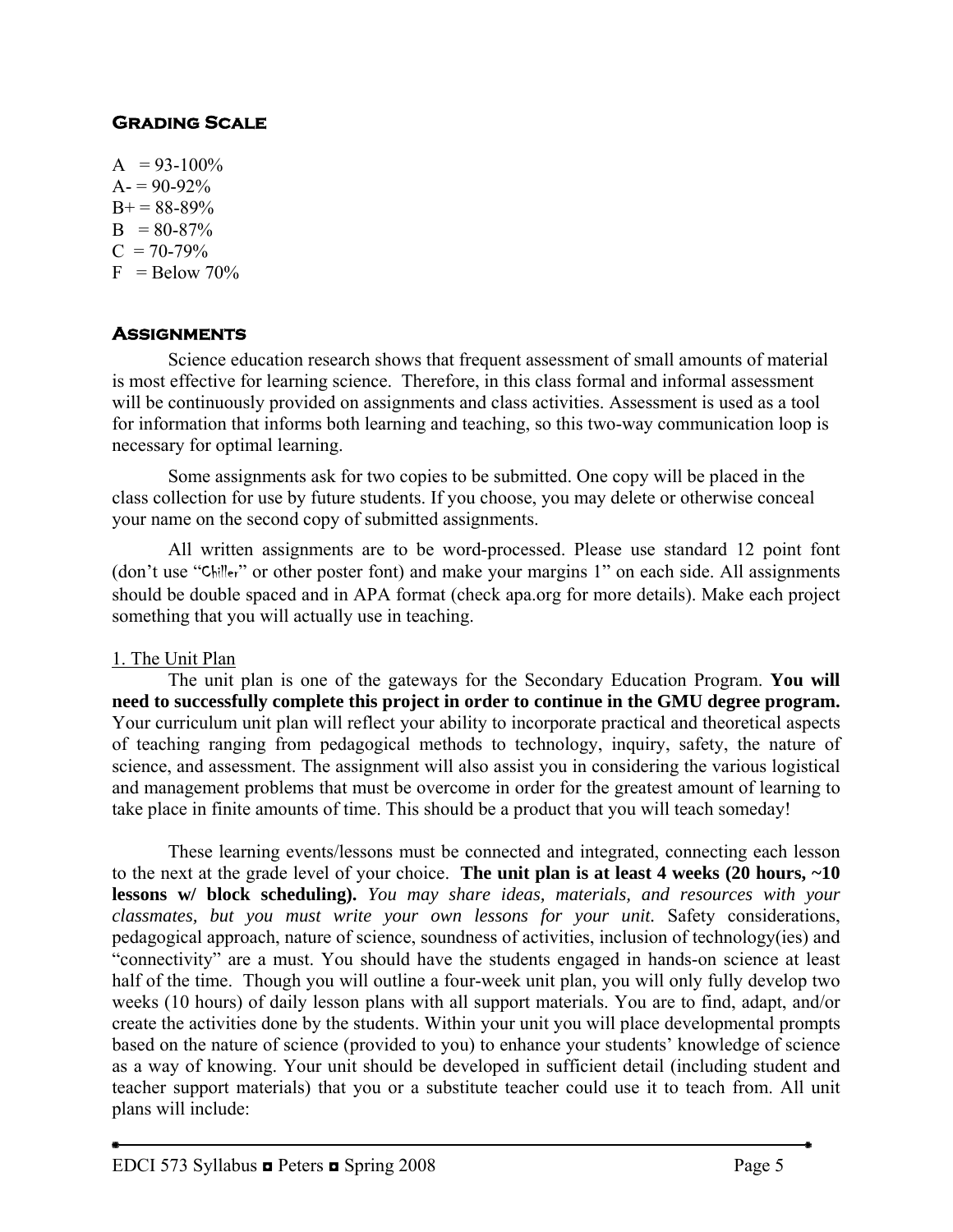a. Overview (3-4 pages using the following headings)

#### Description of Students

In a very brief overview, describe the audience for which the unit is designed.

#### Theme

This is the topic for the unit.

### Unit Question

This is the guiding question that the students will be investigating about the theme/unit.

Daily Questions

 Each daily lesson plan will include at least one question for the day. In this section, list out the daily questions in order to show the "connectivity" of the ideas.

#### Philosophy of Science Teaching

This is an approximately 250-word description of your rationale for planning the subject matter content and teaching strategies for this unit including supporting research and theory learned through this class.

#### Nature of Science Prompts

Use this section to describe the connection of the science content to the aspect of the nature of science (from the 7 aspects) you chose for your unit. Include the reasons for your placement of the developmental stages in terms of the learning processes.

#### Standards of Learning

 List the main standards including their codes from the Virginia Standards of Learning documents.

#### National Science Education Standards

List the standards from the National Science Education Standards that this unit addresses. Include the code (i.e. Content Standard B.1) for each standard.

### Assessment Plan Overview

Summarize the multiple forms of assessment that will be embedded in the unit. Describe how the students' learning will be assessed both formally (graded) and informally (not graded). Identify the assessments as diagnostic, formative, or summative.

#### Sustainability

Explain the ways in which you can infuse the idea of reducing negative human impact on the environment in your curriculum. Also explain ways you can incorporate practices that conserve resources into your daily teacher routines.

#### b. Schedule

Include a one-page overview/list showing the science content being studied each day for four weeks. This could be displayed as a calendar. Indicate the two weeks (10 hours) of lessons you have fully developed with all support materials.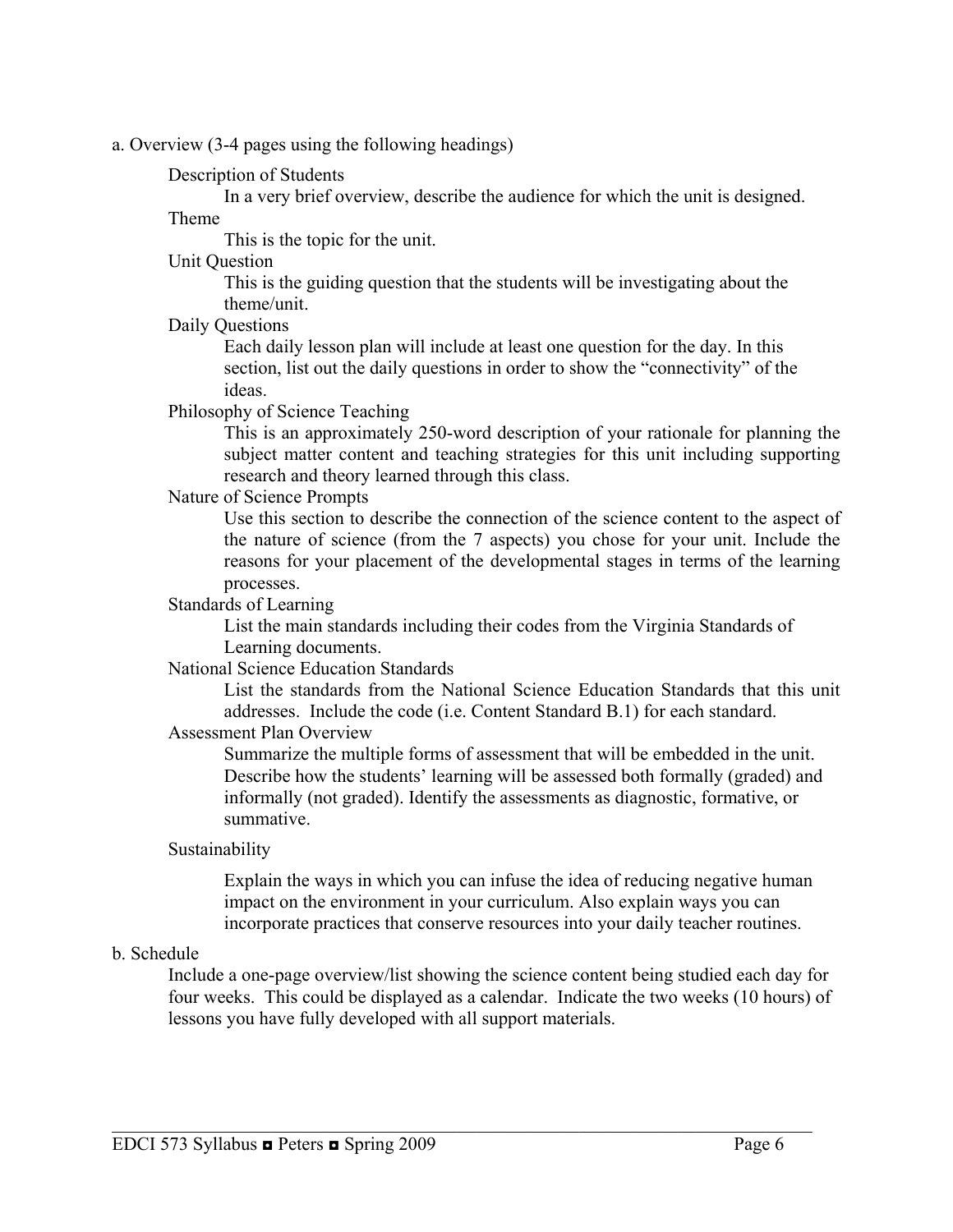- c. Daily Lesson Plans (1 lesson plan for each day for four weeks see attached format) Create a series of lesson plans that will include **daily questions, materials, learning activities including how long each activity will take, and assessment**. The daily question should relate to the unit question, the teaching activities should directly address the daily question, and the assessment should interpret student understanding of the daily question. As part of each lesson plan, **include key discussion questions that you will ask the students while introducing, discussing, or summarizing concepts**.
- d. Support Materials (all materials for two consecutive weeks of the daily lesson plans)
	- For at least two consecutive weeks of the daily lesson plans, you will develop all support materials that the teacher and students will use. For teaching and learning activities **include each sheet of paper distributed to the students to carry out the daily lesson plans - laboratory experiments, activities, worksheets, instructions, assessments, rubrics, etc.** Attach these to the appropriate lesson plan. **Overhead transparencies (paper copy), powerpoint slides (on paper) and other teaching aids** used during the unit should also be included. Select your two weeks in mind to illustrate the following three types of lessons: **introducing new content, hands-on assignments, and assessment of student learning**. Each day describe how the students' learning will be assessed both formally (graded) and/or informally (not graded). The assessment activities and how they will be assessed (i.e. rubrics) will be attached to the daily lesson plans**.**  These activities should focus on the essential science concepts and connections, assess higher order thinking skills, and target different learning styles. Checking for understanding should be included daily. Include diagnostic, formative, and summative assessment. At least one of the days you choose to develop support materials needs to **include major assessment instruments and grading criteria for the unit**. The unit plan template included on this syllabus will help you account for all of the required components.

The rubric is based upon the requirements of National Council for Accreditation of Teacher Education (NCATE), the National Science Teachers Association (NSTA), and the Interstate New Teacher Assessment and Support Consortium (INTASC). With your completed unit, include a copy of the rubric on which you have scored yourself. **Please turn in two copies of your unit** – one for grading and a second for the class unit plan collection.

#### 2. Micro-teaching

 Research shows that the most effective teachers inform their practice by analyzing and reflecting on their teaching. We have the unique opportunity to teach to a special group of high school students in Fairfax County called the "teacher cadets" who are studying principles of teaching at different high schools around Fairfax. You will have the opportunity to teach to them for 30 minutes from your unit lesson plans. They will provide feedback on your teaching skills and knowledge, while we will provide information to them about the process of becoming a teacher. Different high schools will be participating, so we have lots of options in terms of scheduling.

During the first 2 minutes of the lesson you will give an **overview** (orally and visually presented) of your lesson plans including standards and which part you are about to teach. For 25 minutes engage your classmates in **hands-on science** as if they were students at the grade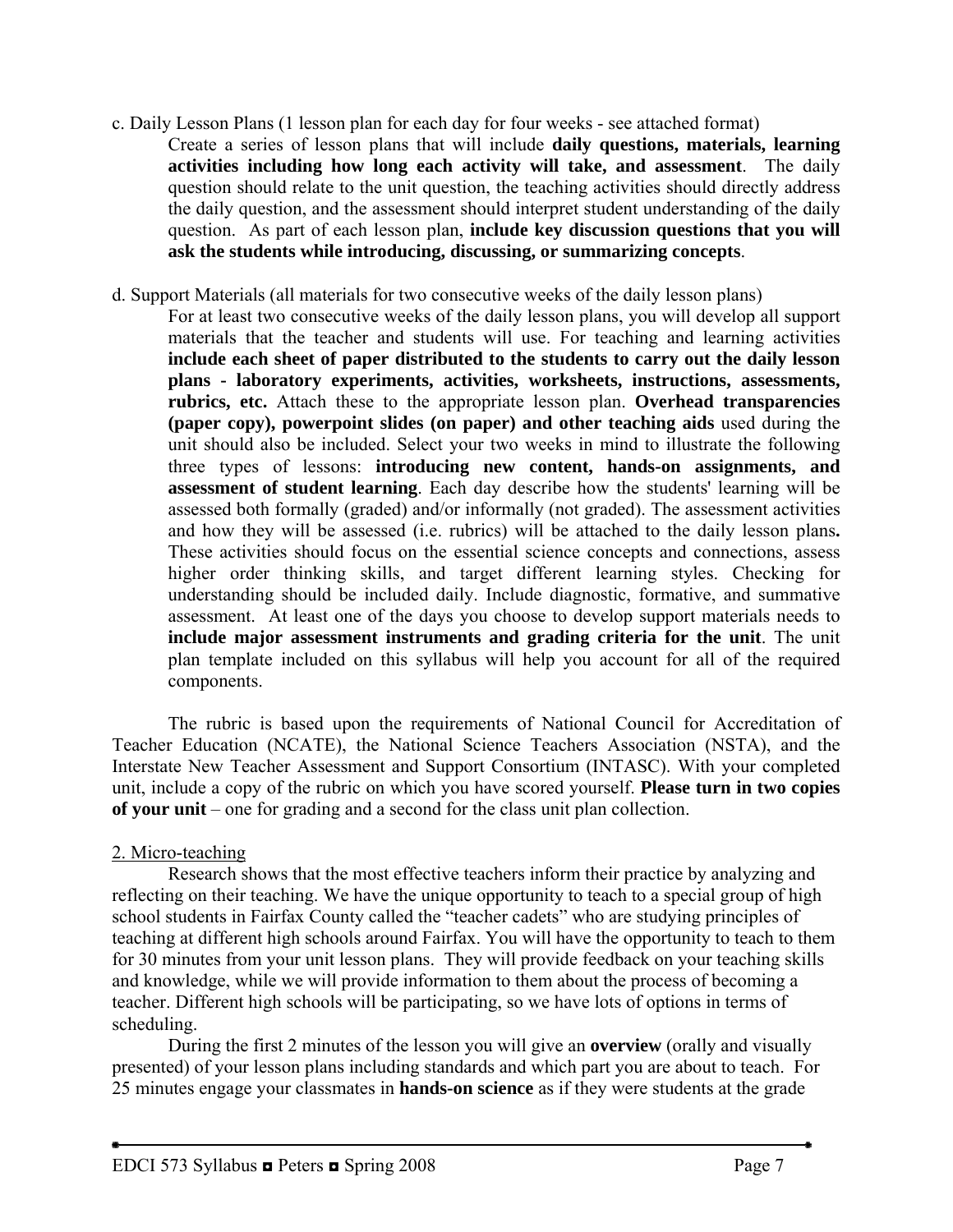level you teach. For the last 3 minutes, tell the class what **effective science teaching strategies**  (orally and visually presented) you just demonstrated. This lesson will be **videotaped** for you. After you teach the lesson, you will review the videotape, and write a **5 page paper** that **describes** the teaching and learning goals you had for the lesson (about 1 page), **analyze** the lesson in terms of effectiveness (about 3 pages), and **reflect** on improvements needed and successful events in the lesson (about 1 page). We will share highlights of the micro-teaching experiences on the last class.

#### 3. The Planning Project

 The **Planning Project** is a three-part project that includes an **annual plan, quarterly projects, and lesson plan for the first day of class**. This project supports the massive planning effort that you have in getting your year started. For a class you are or will be teaching, plot on monthly planning schedules/calendars the science units of study including weekly topics. Then develop integrated quarterly projects that your student will do. Lastly, create a daily lesson plan for the first day of science class that you will teach using the template provided on the syllabus.

The **annual plan** is an outline of your plans for the year. For each science unit of study, indicate the length of time you predict that each unit will take and break that unit/time span into weekly science topics. For example, a five-week unit on the five senses may have as weekly topics - sight, sound, taste, smell, and touch. **The annual plan outlines what you will teach, not how you will teach**. To get started, take monthly planning schedules/calendars and label each month, day, and school holiday. Then, indicate the science units and weekly topics you plan to cover on the monthly schedules. To assist you with this project consult school division, state, and national standards, content text books, and the Virginia Science Standards of Learning Curriculum Framework.

For the **four quarterly projects**, you will design a student project for each quarter that provides students with a unifying experience for the quarter. The projects should relate to the topics being studied during each quarter and should include a variety of learning strategies such as individual research papers or group presentations. For the projects, consider including science that is relevant to the social studies theme for the year, science that will enhance learning on a field trip, science fair projects (check out the *Students and Research* book for ideas), science demonstrations, and/or major science events of the year such as an eclipse. One of the topics should incorporate a sustainability project. While choosing topics, think big ideas!

Conclude this project by planning the **first day** of science class for the year using the daily lesson plan guide in this syllabus. You have only one chance to make a first impression. Consider from the student's perspective, what impression you will make?

#### 4. Four-part Safety Assignment

A **Safety Plan** is necessary for the health and safety of your students and yourself, as well as, for legal reasons. You will design a science safety plan which will include (1) a list of **safety rules/procedures** that ends with a **safety contract** for the parents and students to sign and date (front and back of one page – ready to distribute to students), (2) analyses of science classroom legal cases (which will be given in class), (3) a safety related assignment that engages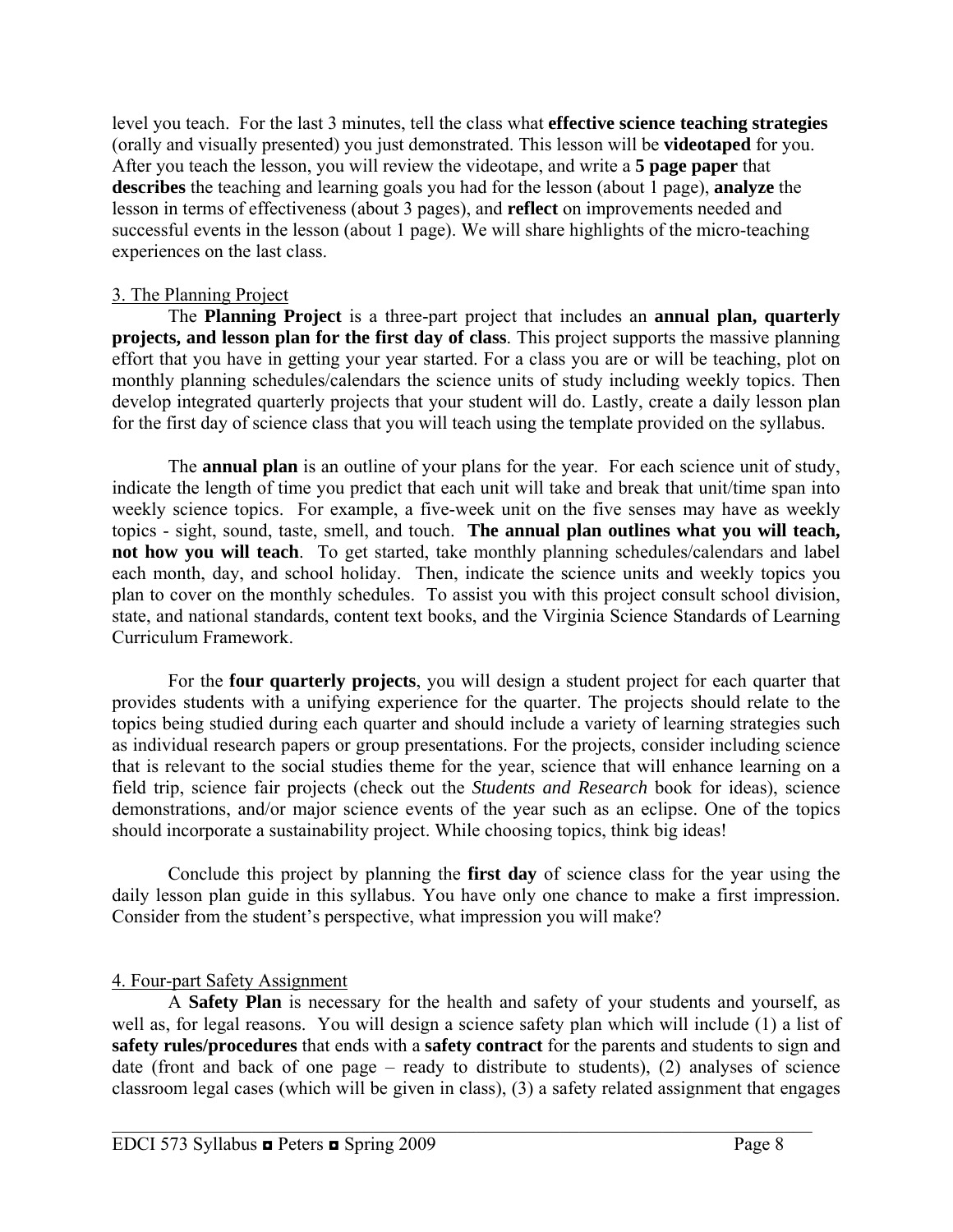students and teaches the importance of safety in the science classroom, and (4) active maintenance of safety equipment in a science classroom (which will be performed in class). Bring **two copies** of the entire assignment and **copies for the class** of the safety related assignment (number 3). I will copy the entire classes' safety assignments so you can use them throughout the year in your own classroom. These lessons make wonderful "emergency lesson plans."

### 5. Underrepresented Scientist Report

 Research shows that students do not have a realistic understanding of the scientific community. The **underrepresented scientist report** is a one-page mini research assignment that addresses this need. Lists of prominent female scientists and minority scientists can be found easily online. You will investigate one scientist, either female or minority, in encyclopedia type resources. For your scientist, create a one-page report that includes a **drawing/picture/chart/diagram** that shows something significant about the scientist and a short descriptive **written summary** about the scientist. This information will be shared in class. Also, be prepared to talk with your classmates about your scientist and what his/her life story shows us about the nature of science.

#### 6. Clinical Interview

You will find an adolescent to interview about a science concept. The purpose of this assignment is for you to gain experience in a one-on-one setting to see how learning occurs. You will be given more detailed instructions in class, but overall the task is to be completed in the following sequence:

- 1) Identify two concepts from your respective instructional disciplines for which you will write a sequence of evaluative questions.
- 2) For each concept, write two easy questions, two moderately difficult questions, and two more difficult questions. Note, the easy questions should get at the student's understanding of the concept from past experience that may or may not be the product of schooling.
- 3) Audio tape an adolescent answering the questions and you probing for more understanding of the cognition of the student.
- 4) Writing a 3-4 page paper of the description of what occurred, an analysis of the learning of the student, and a reflection on what you learned

## 7. Field Experience

 The purpose of the field experience is to provide you with the opportunity to (1) connect the goals of EDCI 573, science education theories, concepts and research findings to classroom/school practice, (2) to study and practice in a variety of classroom/school communities, and (3) to promote critical, self-reflection about your current and future teaching practice.

Your field experience should focus on two or more of the following:

- 1. the teaching process and teacher practices
- 2. implementing specific lesson plans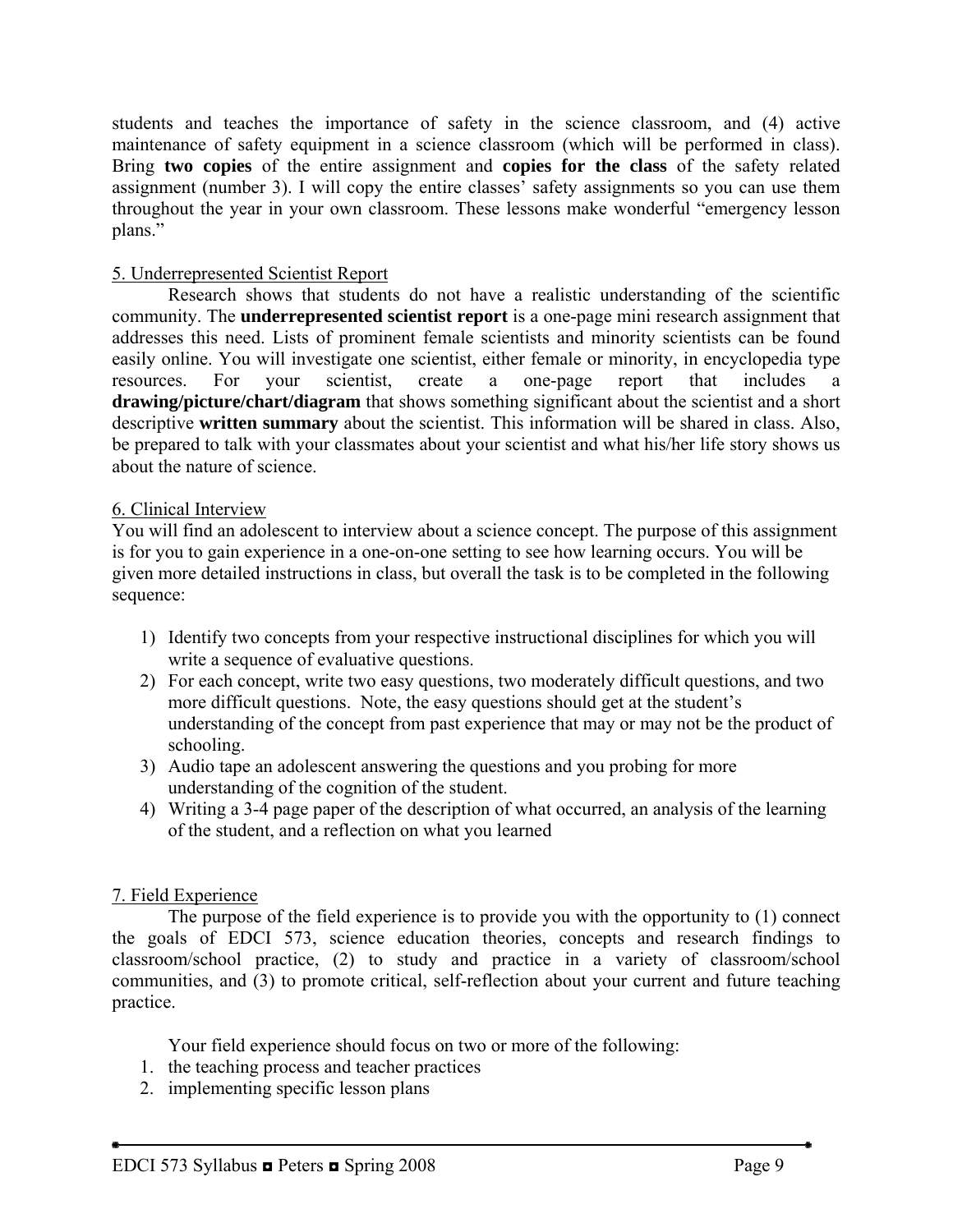- 3. preparing and testing instructional materials with diverse learners
- 4. students' learning styles
- 5. student-student and student-teacher interactions
- 6. planning, implementing, and evaluating specific assessment instruments with diverse learners
- 7. teaching and learning with technology
- 8. students' behavior in a specific teaching/learning context
- 9. specific classroom management strategies
- 10. teacher interaction with students with special needs
- 11. teacher interaction with non-traditional students

 You are required to observe and log-in a total of 15 hours, spread over the semester. During your field experience, you are required to keep detailed field notes, a log sheet indicating dates, times, subject area, grade levels, teachers' or principals' signatures and collect any relevant data.

 At the end of your field experience, you are required to analyze your field notes as well as any other relevant data you collected and prepare a Field Experience Report. Your Field Experience Report must be between 4-5 pages in length excluding cover page, references and appendices. Your report must describe and discuss your guiding study question, background and context, procedure/method of study, data collection and analysis technique(s), summary of findings and implications for your practice. When possible you should volunteer as a science fair judge at a local science fair (more relevant in the spring than fall) as part of your 15 hours of field observation (not to exceed 3 hours). You will turn in your field notes with your report.

#### 8. Class Participation

 Learning depends on the active engagement of the participant and frequent checking by the instructor as to the progress of the learner. Smaller assignments will be given as necessary in class in order to inform your learning and my teaching. Your participation in these assignments is essential to valuable class discussions and will help to "chunk" the large assignments into smaller, more attainable learning goals.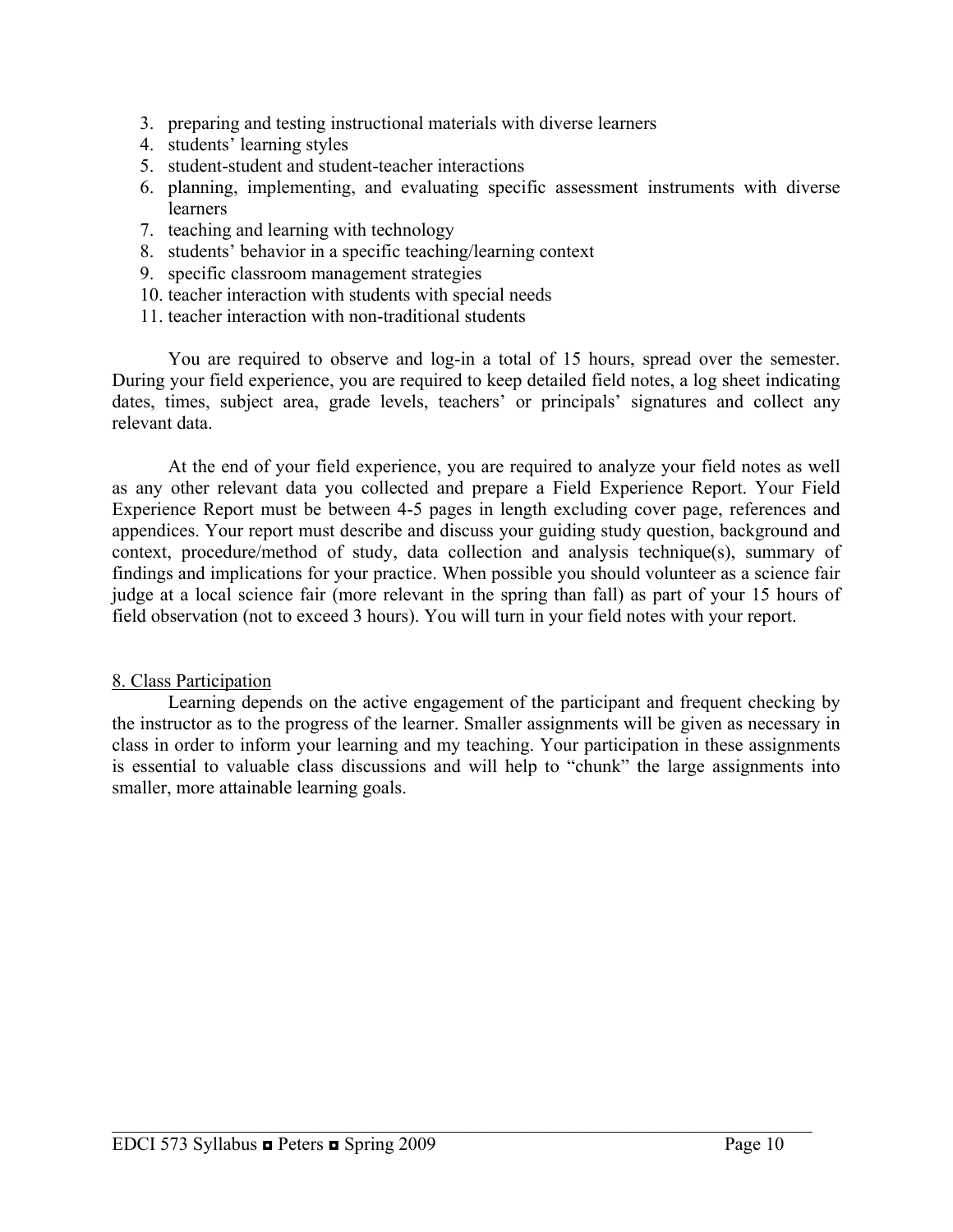# **DAILY LESSON PLAN**

**Date: Subject:** 

**Materials needed:** 

**Room Arrangement:** 

**Essential Question** (the big idea that drives the student learning)

**Student Objectives** (By the end of this lesson, my students will be able to...)

**Opening Activity / Introduction** (includes students' active participation and links to prior knowledge)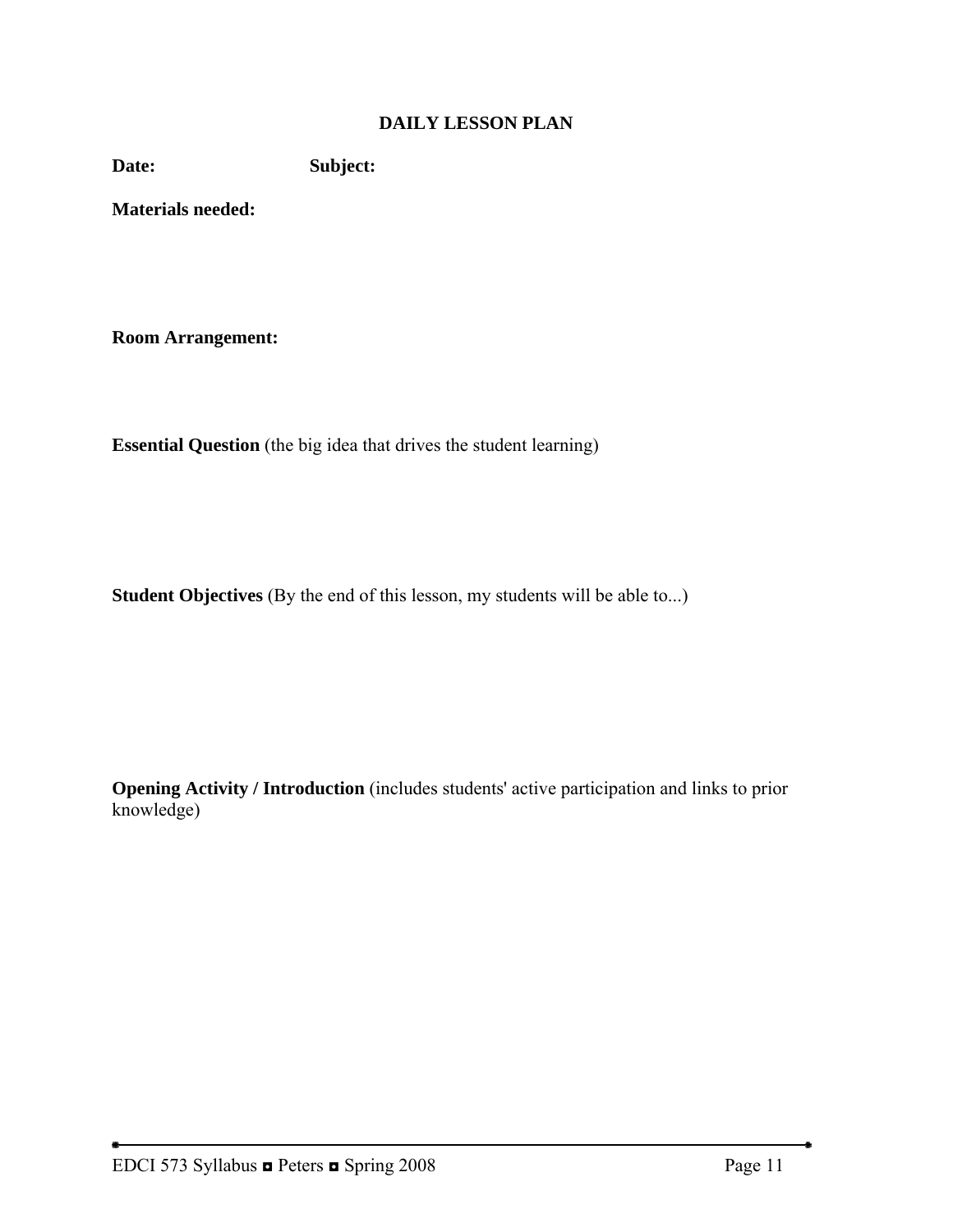Teaching The New Objective (outline of activities, good questions to pose, major points, etc. -INCLUDE APPROXIMATE TIMES FOR ALL ACTIVITIES)

**Closing Activity** (includes students' active participation, reviews lesson, and relates to objective)

**Safety considerations for the teacher:** 

**Safety considerations for the students:**

#### **ASSESSMENT**

1. How will you know your students are learning?

2. **Self-assessment**: How will you measure what went well and what would you change?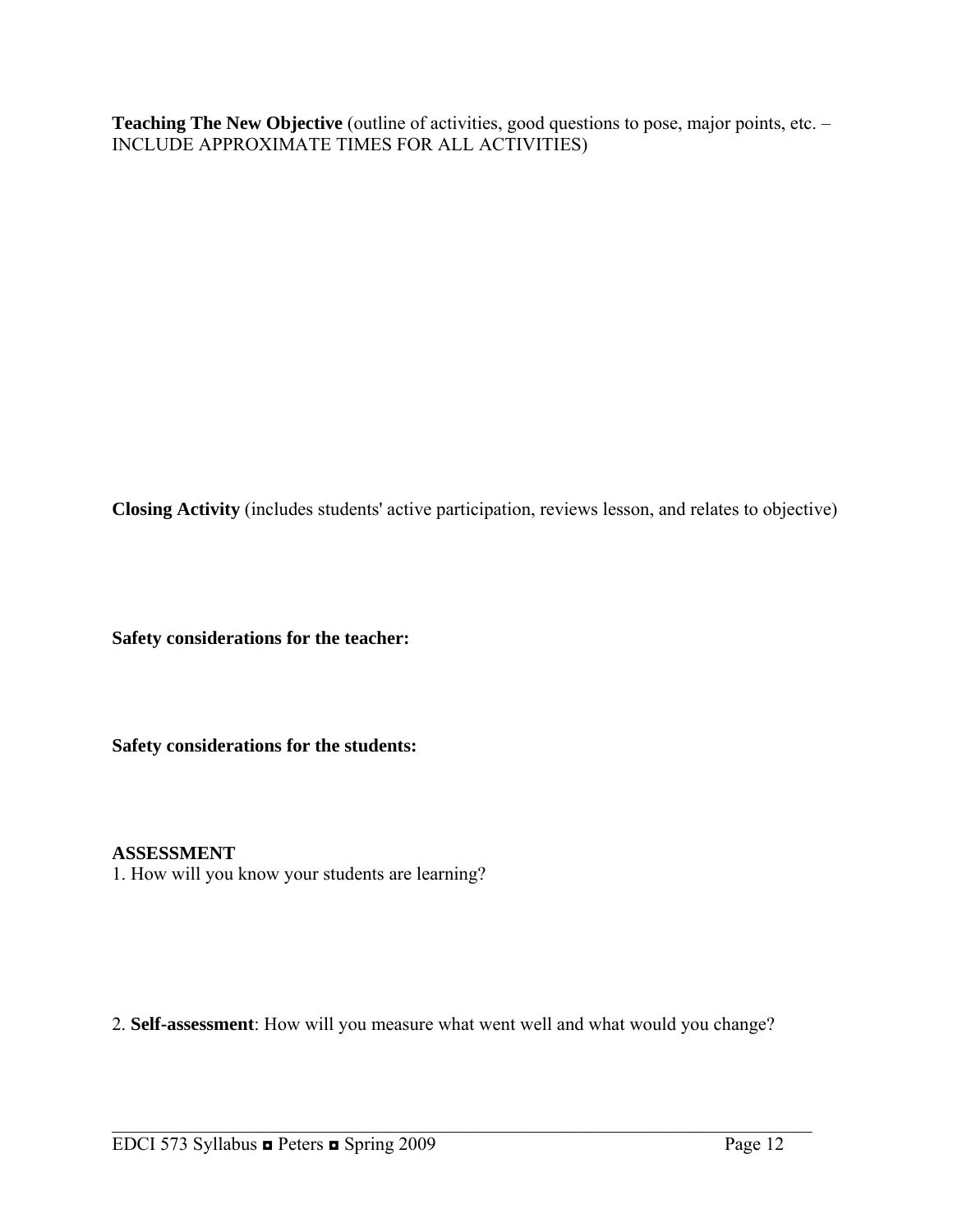### **Schedule (Plans may change according to student needs)**

| <b>Date</b>  | <b>Class topics</b>                                                                                                                                                                                        | <b>Readings</b>                                                                                                                                                                                                                                                                                                                                                        | <b>Work Due</b>                                                                                                                                                                                                                                                 |
|--------------|------------------------------------------------------------------------------------------------------------------------------------------------------------------------------------------------------------|------------------------------------------------------------------------------------------------------------------------------------------------------------------------------------------------------------------------------------------------------------------------------------------------------------------------------------------------------------------------|-----------------------------------------------------------------------------------------------------------------------------------------------------------------------------------------------------------------------------------------------------------------|
| August 31    | Why teach<br>$\bullet$<br>science?<br>Classroom<br>$\bullet$<br>Management<br>Getting the<br>$\bullet$<br>most from<br>your field<br>experience<br>Attending the<br>$\bullet$<br><b>VAST</b><br>conference |                                                                                                                                                                                                                                                                                                                                                                        |                                                                                                                                                                                                                                                                 |
| September 7  | Labor Day - No<br>Class                                                                                                                                                                                    |                                                                                                                                                                                                                                                                                                                                                                        |                                                                                                                                                                                                                                                                 |
| September 14 | Blackboard<br>$\bullet$<br>The Nature of<br>$\bullet$<br>Science                                                                                                                                           | Paideia Seminar<br>$1_{\cdot}$<br>Guidelines (handout)<br>2. Why is Teaching the<br>Nature of Science So<br>Important? (online)<br>3. Thinking Like<br>Scientists: Using the<br>Nature of Science as<br>a Metacognitive<br>Tool (handout)<br>4. The principle<br>elements of the<br>nature of science:<br>Dispelling the myths<br>(online)<br>Herr pp. 493 - 496<br>5. | 1. Opening question for<br>Paideia Seminar                                                                                                                                                                                                                      |
| September 21 | <b>How Students</b><br>$\bullet$<br>Learn Science<br>A Private<br>$\bullet$<br>Universe<br><b>AAAS</b> Atlas<br>$\bullet$<br>and<br><b>Benchmarks</b>                                                      | 1. Blackboard postings<br>on How Students<br>Learn Science<br>Herr pp. 496-498<br>2.<br>3. Herr pp. 106-142                                                                                                                                                                                                                                                            | 1. One page seminar<br>follow-up that addresses<br>all of the questions below<br>What should a<br>$\bullet$<br>science teacher<br>know about the<br>nature of science?<br>What should a<br>$\bullet$<br>science student<br>know about the<br>nature of science? |

 $\bullet$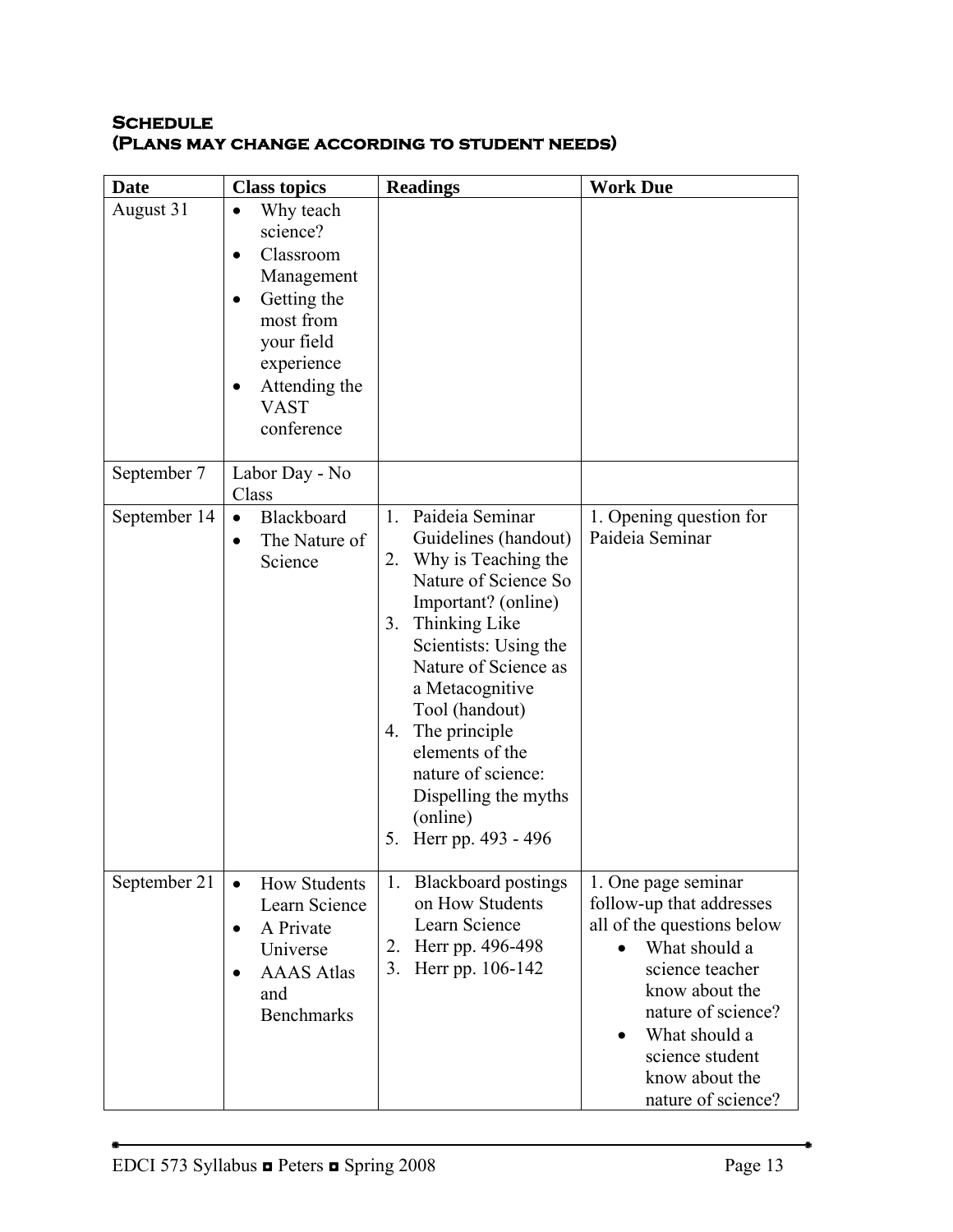|                                                                                                  |                                                                                                                                                                       |                                                                                                                                         | In what ways<br>should the nature<br>of science be<br>taught in a<br>secondary<br>classroom?                                           |
|--------------------------------------------------------------------------------------------------|-----------------------------------------------------------------------------------------------------------------------------------------------------------------------|-----------------------------------------------------------------------------------------------------------------------------------------|----------------------------------------------------------------------------------------------------------------------------------------|
| September 28                                                                                     | - Technology<br>- Equity issues<br>- Cooperative<br>Learning                                                                                                          | 1. Blackboard Postings<br>on Technology,<br>Equity and<br>Cooperative learning<br>2. Herr pp. 243-256                                   | 1. Underrepresented<br>scientist report                                                                                                |
| October 5                                                                                        | Planning lessons                                                                                                                                                      | <b>Skim National</b><br>1.<br><b>Science Education</b><br>Standards book<br>Bloom's Taxonomy<br>2.<br>handout<br>Herr pp. 517-528<br>3. | Questions for Clinical<br>1.<br>Interview<br>2. Print Virginia<br><b>Standards of Learning</b><br>Framework from your<br>content area  |
| October 12<br>Monday<br>classes meet<br>on Tuesday                                               | Teacher tookit I<br>Inquiry<br>$\bullet$<br>Cookbook<br>$\bullet$<br>labs                                                                                             | <b>Blackboard Postings</b><br>1.<br>2.<br>Herr pp 458-470                                                                               | 1. Annual Planning                                                                                                                     |
| October 19                                                                                       | Teacher toolkit II<br><b>Backwards</b><br>$\bullet$<br>design<br>The "E's"                                                                                            | 1. Blackboard Postings                                                                                                                  | 1. Quarterly Projects                                                                                                                  |
| October 26                                                                                       | Teacher toolkit III<br>Multiple<br>intelligences<br>Differentiated<br>instruction                                                                                     | 1. Blackboard Postings                                                                                                                  | 1. Optional - Check on<br>Field Experience Log<br>2. Optional – draft unit<br>plans for feedback                                       |
| November 2<br>. Optional -<br><b>VAST</b><br>conference is<br>November 5-<br>7 in Herndon,<br>VA | Teacher toolkit<br>IV<br>Independent<br>$\bullet$<br>Research<br>Role playing<br>$\bullet$<br>Discrepant<br>$\bullet$<br>events<br>Graphic<br>$\bullet$<br>organizers | 1. Herr pp. 79-101<br>2. Herr pp. 151 - 154<br>2. Herr pp. 168-178<br>3. Herr pp. 473-488                                               | 1. Entire Planning Project<br>(Annual Planning,<br>Quarterly Projects, and<br>First Day Lesson Plan)<br>2. Clinical Interview<br>Paper |
| November 9                                                                                       | Safety in the<br>Classroom                                                                                                                                            | Herr pp. 529-547                                                                                                                        | <b>Four Pronged Safety</b><br>1.<br>Assignment                                                                                         |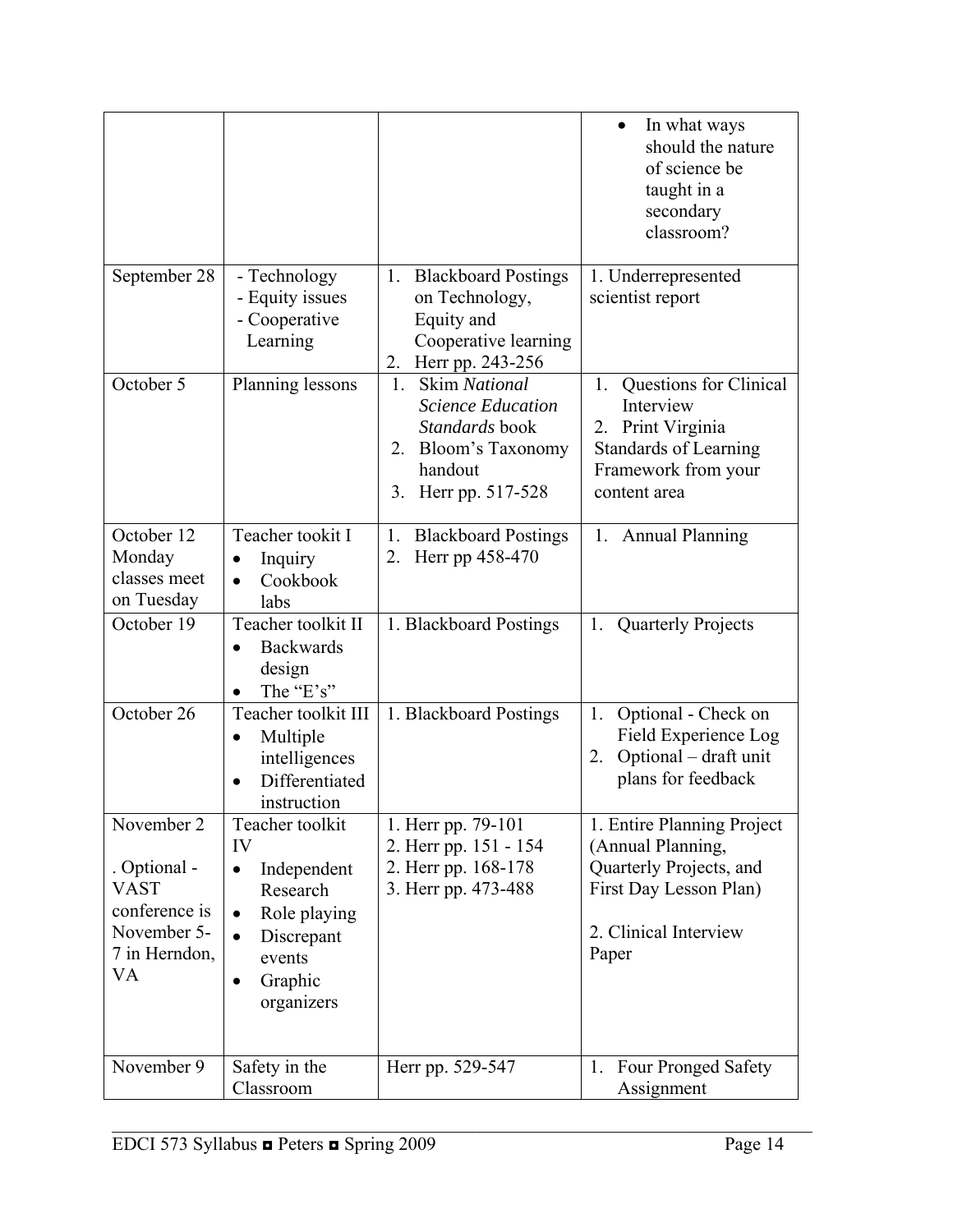| November 16 | Assessment -      | Herr pp. 525-528 |                        |
|-------------|-------------------|------------------|------------------------|
|             | How do you        | (again)          |                        |
|             | know students are |                  |                        |
|             | learning?         |                  |                        |
| November 23 | Philosophy of     |                  | Optional – draft unit  |
|             | teaching          |                  | plans for feedback     |
|             | Unit lesson       |                  | 250-word philosophy    |
|             | presentations     |                  | of teaching for your   |
|             |                   |                  | unit plan              |
| November 30 | Unit lesson       |                  |                        |
|             | presentations and |                  |                        |
|             | reflection        |                  |                        |
| December 7  | Unit lesson       |                  | 1. Unit Plans          |
|             | reflections       |                  | 2. Field Experience    |
|             |                   |                  | Report                 |
|             |                   |                  | 3. Microteaching Paper |

"Education is not a preparation for life; education is life itself." - John Dewey